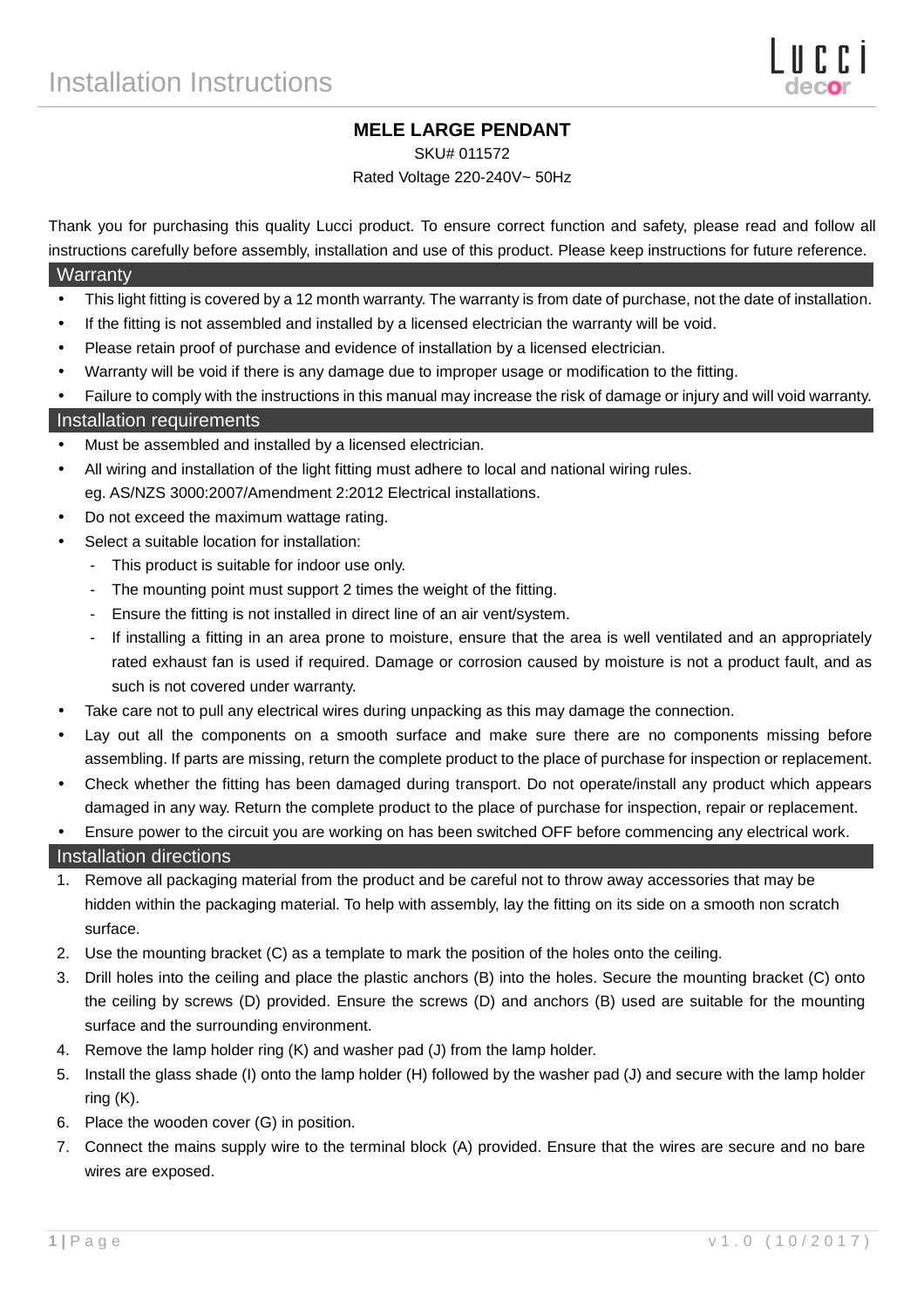Earth – Yellow/Green Yellow/Green or  $\overline{\bigoplus}$ Neutral – Blue or Black Blue or N Live – Brown or Red Brown or L

# **Mains Supply Wire**  Fitting Wire / Terminal block

- 8. Ensure the wires are secure and no bare wires are exposed. Install the cover back over the terminal block (A).
- 9. Install the canopy (E) onto the mounting bracket (C) by tightening the screws (F) on both sides.
- 10. Install a globe (L not included) into the lamp holder. Do not exceed the maximum wattage rating.
- 11. After the installation, switch on the fitting to test and enjoy your new lighting product.